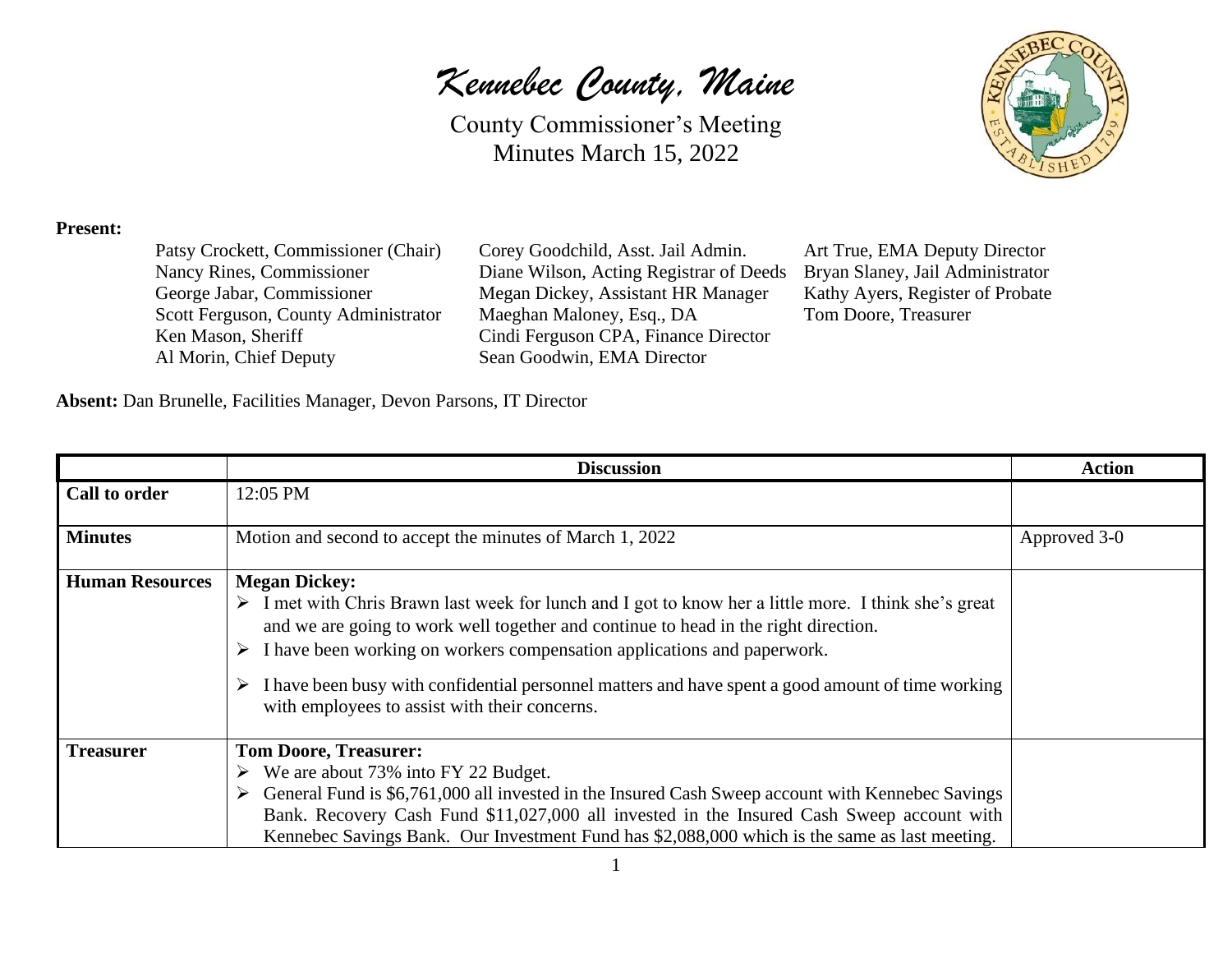## *Kennebec County, Maine*



|                          | <b>Discussion</b>                                                                                                                                                                                                                                                                                                                                                                                                                                                                                                                                                                                                                                                                                                                                                                                                                                                      | <b>Action</b> |
|--------------------------|------------------------------------------------------------------------------------------------------------------------------------------------------------------------------------------------------------------------------------------------------------------------------------------------------------------------------------------------------------------------------------------------------------------------------------------------------------------------------------------------------------------------------------------------------------------------------------------------------------------------------------------------------------------------------------------------------------------------------------------------------------------------------------------------------------------------------------------------------------------------|---------------|
|                          | \$1000-\$2,000 more than last year due to NACO & MCCA<br>➤<br>$\triangleright$ We have the utilities broken down: \$11,354 for CMP, \$4,602 Augusta Water and Sanitary<br>District, \$31,466 Maine Natural Gas, \$13925 vehicle gasoline, \$88,249 is the rest of the warrants<br>$\triangleright$ We are trying to get a copy of the contact with Wex.                                                                                                                                                                                                                                                                                                                                                                                                                                                                                                                |               |
| <b>Finance</b>           | Cindi Ferguson, CPA, Finance Director:<br>$\triangleright$ I have been busy supporting Administrator Ferguson for the numbers for the budget with Megan<br>Dickeys help. A huge worksheet Megan Dickey had been working on and helped a great deal. We<br>are working to pull more identifiable together and get it to the departments.<br><b>Commissioner Rines:</b> What are those things?<br>➤<br>Cindi Ferguson, CPA: One of those things is medical. We are tightening what is actual from the<br>jail, workers comp,<br>Commissioner Rines: How do you do that?<br>➤<br>Cindi Ferguson, CPA: Based on salaries and payroll so we identified those salaries and then<br>multiplied it by the rates for certain things like retirement, workers compensation, income<br>protection and so on.<br>This will show how much it takes financially to run a department. |               |
| <b>Deeds</b>             | <b>Diane Wilson, Acting Register of Deeds:</b><br>$\triangleright$ Was called out of the meeting on business. No report.                                                                                                                                                                                                                                                                                                                                                                                                                                                                                                                                                                                                                                                                                                                                               |               |
| <b>District Attorney</b> | <b>Maeghan Maloney Esq., District Attorney:</b><br>$\triangleright$ I am excited to hear what the Captain said about the programs coming back because they are much<br>needed.<br>We have jury trials starting next week which is the first time since December. I am excited for<br>that. We have been wanting to get moving for some time now.                                                                                                                                                                                                                                                                                                                                                                                                                                                                                                                       |               |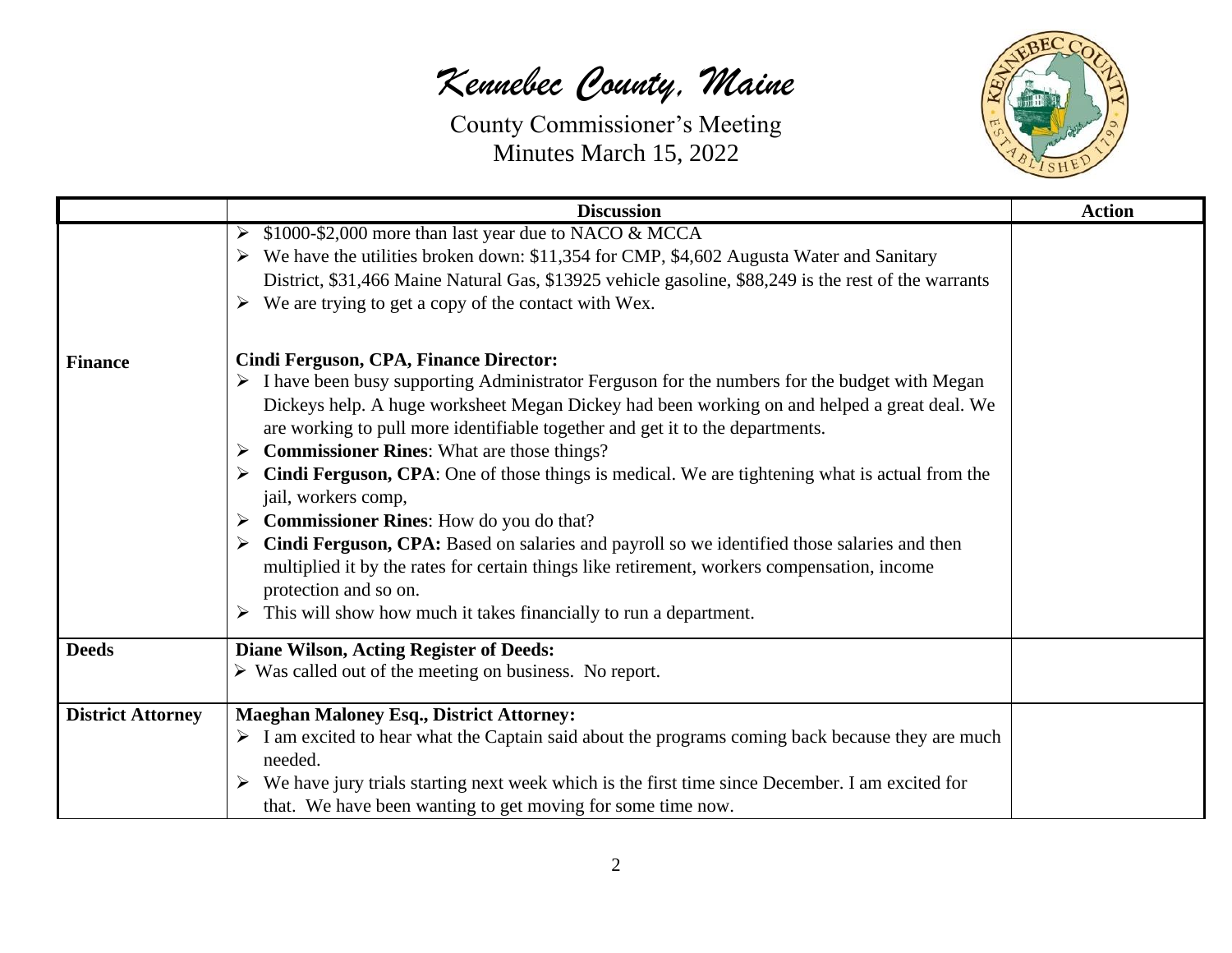## *Kennebec County, Maine*



|            | <b>Discussion</b>                                                                                                                                                                                                                                                                                                                                                                                                                                                                                                                                                                                                                                                                                                                                                                                                                                                                                                                                                                      | <b>Action</b> |
|------------|----------------------------------------------------------------------------------------------------------------------------------------------------------------------------------------------------------------------------------------------------------------------------------------------------------------------------------------------------------------------------------------------------------------------------------------------------------------------------------------------------------------------------------------------------------------------------------------------------------------------------------------------------------------------------------------------------------------------------------------------------------------------------------------------------------------------------------------------------------------------------------------------------------------------------------------------------------------------------------------|---------------|
|            | We started interviews for a Victim Witness Advocate position today and will continue the<br>interviews for 2 outside candidates.<br>The biggest legislature bill that will impact us is class E crimes become civil violations and the<br>➤<br>reason behind that is to help with the clogging of the court system and to make it clear that it is<br>serious but that it is not the same as an assault. My concern is that they are prosecutors that are<br>willing to use prosecutor discretion and some prosecutors that believe that they don't and<br>whatever the legislature passes is what has to be charged and sentenced to. The legislature is<br>trying to put a fiscal note on it and that is a little frustrating because everyone agrees this should be<br>different. This would cause the state to have to update their computer system for this and I<br>understand that they don't have the clerks, the Marshalls, and the judges to make this happen right<br>away. |               |
| <b>EMA</b> | <b>Sean Goodwin, EMA Director:</b><br>$\triangleright$ We are not worried about the river anymore there's not a risk of ice jams<br>$\triangleright$ We are thinking of using some left over Homeland Security grant money to updates our<br>computers. It was a full grant so it won't cost the county anything.<br>There's been talk about moving a generator that can help back Deeds up.<br>We are waiting on a bunch of stuff of FEMA.<br>COVID numbers are slowly going down so that's encouraging.<br>➤<br>We will see what happens with school retracting their masking policy.<br>➤<br><b>Commissioner Rines:</b> What did we learn about how we can be more prepared?<br>➤<br>Sean Goodwin: Probably international surveillance, when we see something new we should pay<br>➤<br>more attention to it.<br>We could do more training on proper training of PPE.<br>➤                                                                                                          |               |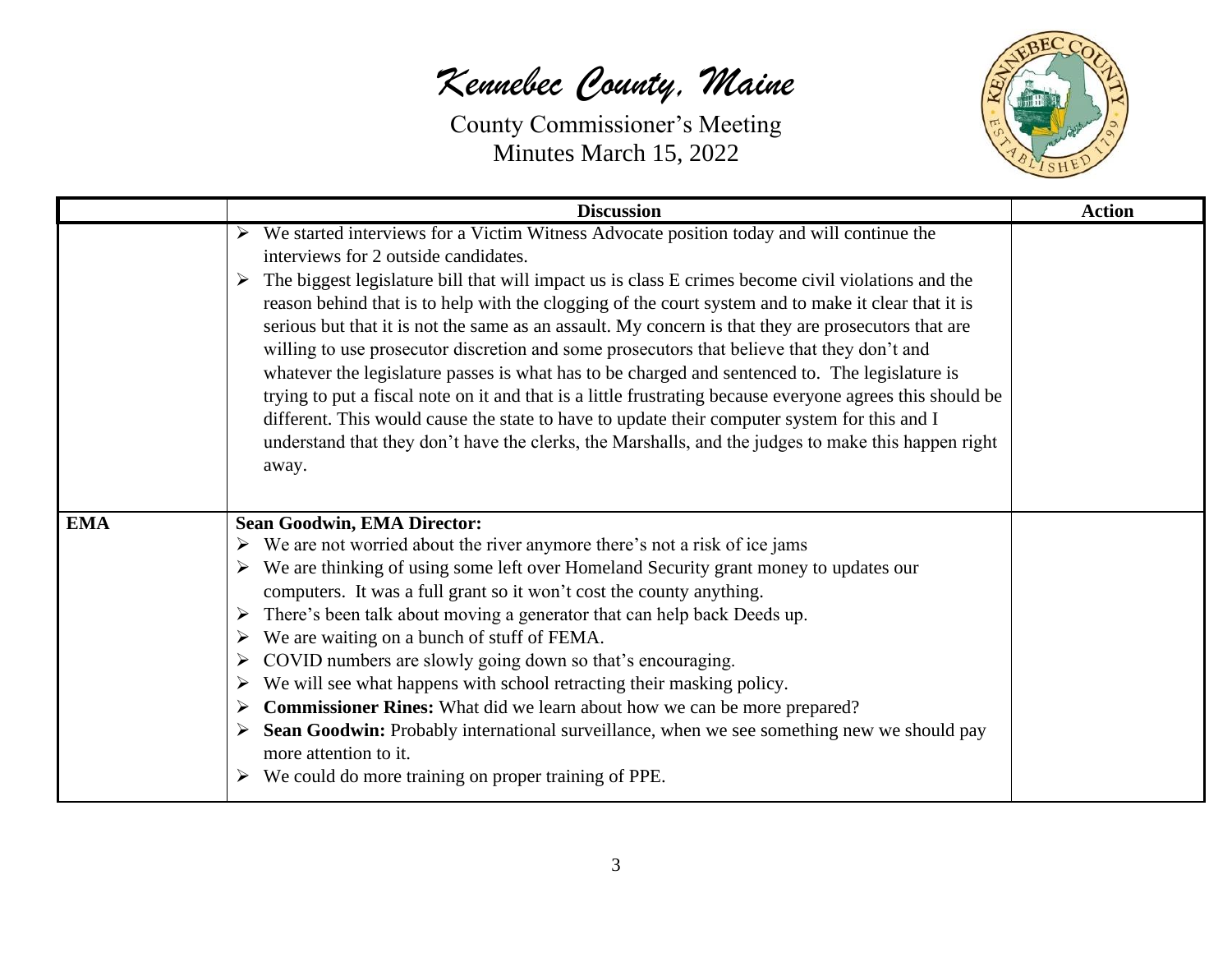*Kennebec County, Maine*



| <b>Facilities</b>  | Dan Brunelle, Facilities Manager:                                                                                     |  |
|--------------------|-----------------------------------------------------------------------------------------------------------------------|--|
|                    | $\triangleright$ I just wanted to touch on what a few people have said we did all learn a great deal over the last    |  |
|                    | two years as far as implementing stuff. A big issue for us is that we don't have space to have                        |  |
|                    | some things in stock but stuff like PPE, gloves, sanitizer we keep on hand in bulk. There are a lot                   |  |
|                    | of things we did take away from that and there are a lot of things that we have done to mitigate                      |  |
|                    | this. Moving forward a lot of these precautions will help in the future with anything that will                       |  |
|                    | happen including the flu.                                                                                             |  |
|                    | > Radon testing came back with results that were bad and I have a quote from Radon Tech of Maine                      |  |
|                    | for \$6,500 to mitigate the radon issue in the courthouse basement. This is an addition to what is in                 |  |
|                    | place but filtrates out the radon. The install on the last mitigation was good but it was just not big                |  |
|                    | enough for the courthouse so essentially isn't working as it should.                                                  |  |
|                    | $\triangleright$ I met with the engineers for the hill house, and they are still working on a solution.               |  |
|                    | $\triangleright$ The electric is being worked on in the courthouse.                                                   |  |
|                    | $\triangleright$ I met with the contractor that is working on two projects for us in the sheriff's department and the |  |
|                    | concrete to stop water from coming in.                                                                                |  |
|                    | $\triangleright$ The driveway is in bad shape, and I will have to do patch work on that for now.                      |  |
|                    | The flooring will be worked on this weekend in the new human resources office.                                        |  |
| <b>Information</b> | <b>Devon Parsons, IT Director:</b>                                                                                    |  |
| <b>Technology</b>  | $\triangleright$ IT operations are going well.                                                                        |  |
|                    | $\triangleright$ We helped the jail medical department move and our end of it was done easily.                        |  |
|                    | $\triangleright$ As far as corrections goes, I am waiting for an update for IMC usually they have released it by      |  |
|                    | now, but we haven't received it yet.                                                                                  |  |
|                    | $\triangleright$ I worked with Administrator Ferguson to update Deeds computers.                                      |  |
|                    | $\triangleright$ I am waiting for a few orders that are on back order like many areas we are experiencing backlogs.   |  |
|                    | Chairwoman Crockett: Are you running into a lot of that?                                                              |  |
|                    | $\triangleright$ Devon Parsons: Yes, in every department. Everyone is having these problems right now.                |  |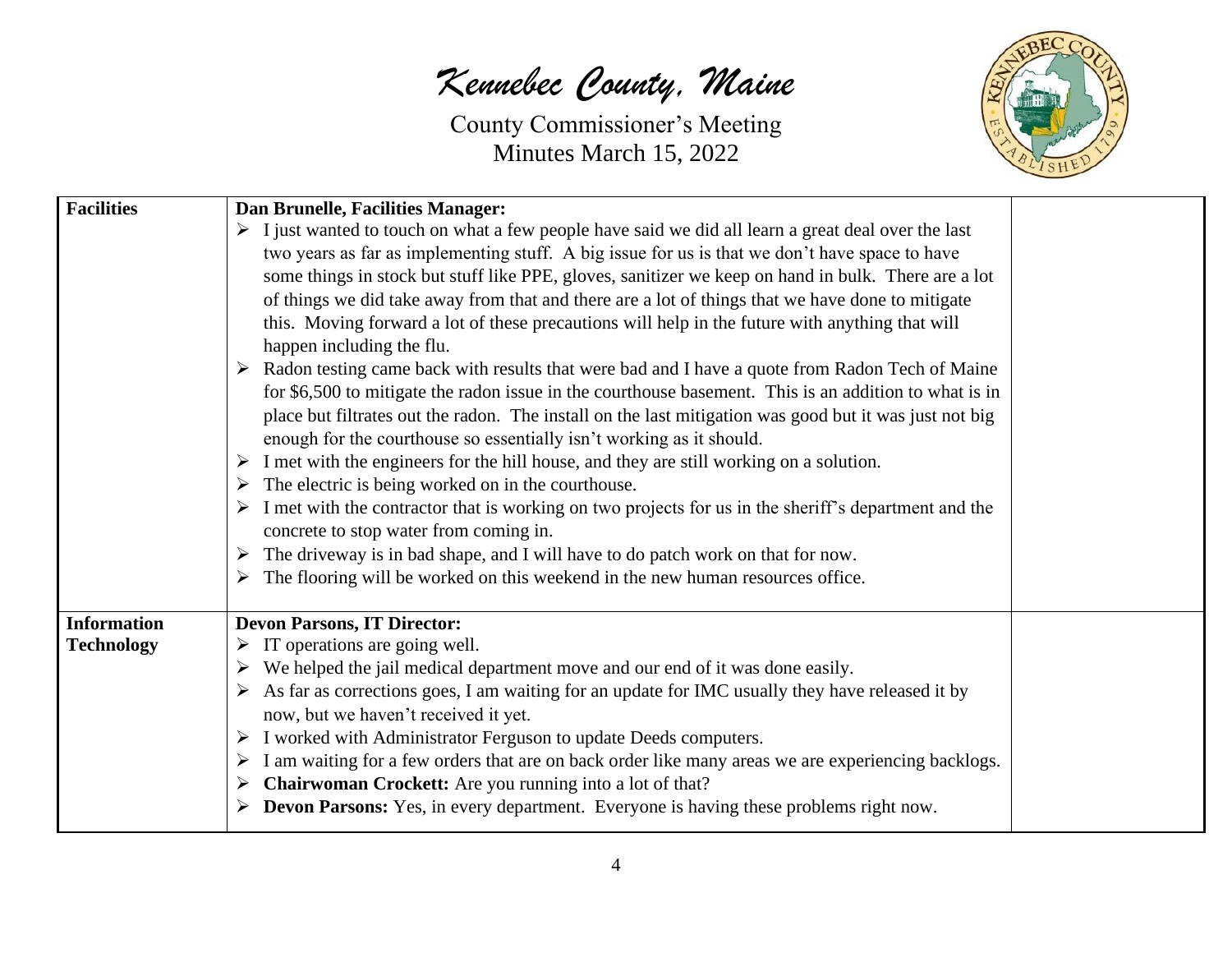*Kennebec County, Maine*



| <b>Probate</b>              | <b>Kathy Ayers, Register of Probate:</b>                                                                               |  |
|-----------------------------|------------------------------------------------------------------------------------------------------------------------|--|
|                             | $\triangleright$ Last month I said we had the biggest month thus far and this month was even bigger, so numbers        |  |
|                             | are going well.                                                                                                        |  |
|                             | $\triangleright$ I don't have any new updates on where the bills are at the state.                                     |  |
|                             | $\triangleright$ We had a threat on the judge last week, so we are talking about having better security.               |  |
| <b>Sheriff/Corrections:</b> | <b>Sheriff Ken Mason:</b>                                                                                              |  |
|                             | $\triangleright$ I am fortunate this meeting that I don't have a lot to pass along,                                    |  |
|                             | $\triangleright$ We are working with Administrator Ferguson on the budget and working hard to keep our budget          |  |
|                             | down.                                                                                                                  |  |
|                             | $\triangleright$ Patrol division is fully staffed except for our military staff and one deputy that was out on medical |  |
|                             | leave but it back now.                                                                                                 |  |
|                             | $\triangleright$ We still have two employees deployed at the southern border and they are doing well. Their            |  |
|                             | deployment is 444 days.                                                                                                |  |
|                             | $\triangleright$ Calls to service have been reasonable.                                                                |  |
|                             | <b>Captain Bryan Slaney:</b>                                                                                           |  |
|                             | $\triangleright$ Jail population is at 135 total, and we are still housing 4 inmates for Penobscot.                    |  |
|                             | $\triangleright$ We met this week to look at planning our annual gathering for Corrections Officer Week for May        |  |
|                             | $1st - 7th$ . This has not been able to happen due to the pandemic for the last 2 years, so we are                     |  |
|                             | hopeful to be able to do this and show our appreciation to our corrections staff.                                      |  |
|                             | $\triangleright$ CARA has a tentative start date of June 13th that will be a 7-week program for males.                 |  |
|                             | $\triangleright$ We have 2 alternative sentencing programs tentatively scheduled for May 6-11 at the YMCA              |  |
|                             | camp in Winthrop and the other one tentatively scheduled for May 20-25 at the Pilgrim Lodge.                           |  |
|                             | These will fill up fast due to the programs and courts being closed during the pandemic there is a                     |  |
|                             | large back log that needs to be caught up.                                                                             |  |
|                             | $\triangleright$ If there is another covid outbreak at the facility we still plan to continue to run our programs for  |  |
|                             | the inmates. We have responsibilities to them, and it can be very difficult for them when they                         |  |
|                             | can't have visitations, social interaction, or the programs that help rehabilitate.                                    |  |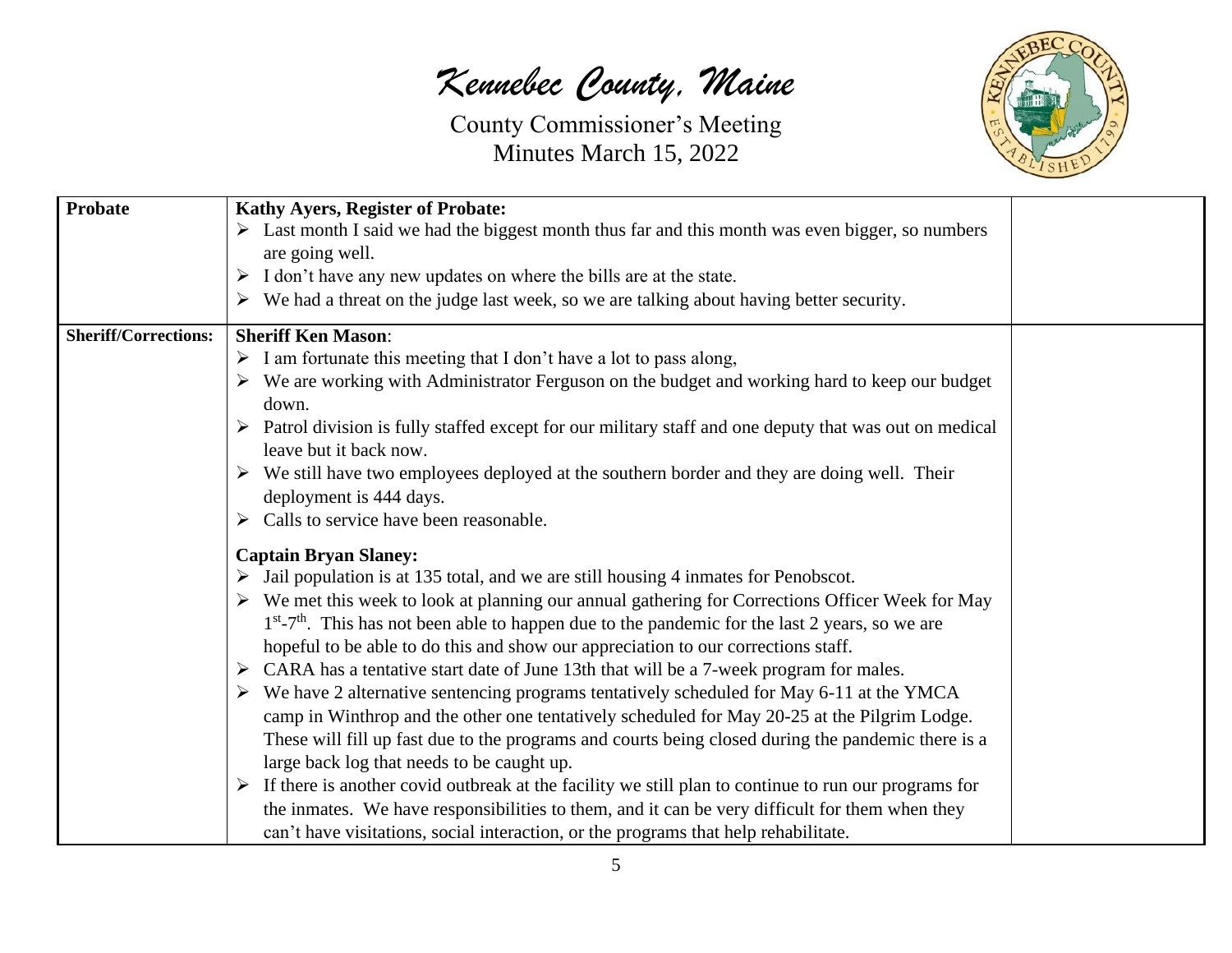*Kennebec County, Maine*

County Commissioner's Meeting Minutes March 15, 2022



|                         | Chairwoman Crockett: Are there things you must follow?<br>➤<br>Capt. Slaney: Yes, and we would follow those things I am talking about other things that the CDC<br>➤<br>doesn't give guidelines on.<br>Chairwoman Crockett: I agree if you follow what you must follow the rest is up to you.<br>➤<br>Captain Slaney: We will still follow the guidelines but just be more<br>➤<br>Chief Al Morin: The Captain did a wonderful job when speaking with the CDC and getting the<br>accurate information about what is guidelines and what are recommendations and what is up to us<br>to make decisions on.                                            |                     |
|-------------------------|------------------------------------------------------------------------------------------------------------------------------------------------------------------------------------------------------------------------------------------------------------------------------------------------------------------------------------------------------------------------------------------------------------------------------------------------------------------------------------------------------------------------------------------------------------------------------------------------------------------------------------------------------|---------------------|
| <b>Administrator:</b>   | <b>Administrator Ferguson:</b><br>$\triangleright$ I have asked department heads to keep track of unfunded state mandates so we can understand what<br>the cost to the county is.<br>$\triangleright$ I am working on the budget and really trying to narrow down the correct number for employee<br>benefits. Eventually we would like to move employee benefits into the budget of each department<br>so we really know how much it costs to run a department.<br>$\triangleright$ I am meeting with Finance and Human Resources to make sure we are all on the same page about<br>employee benefits. Megan has been very helpful in this project. |                     |
| <b>Old Business/</b>    | 03-25) Motion and second to adopt the Kennebec County Education Assistance Policy                                                                                                                                                                                                                                                                                                                                                                                                                                                                                                                                                                    | Tabled              |
| <b>Follow Up Items</b>  | DocuSign for Signatures: proposal to use electronic signatures to speed up warrant processing                                                                                                                                                                                                                                                                                                                                                                                                                                                                                                                                                        | Tabled              |
| <b>Warrants</b>         | Warrants                                                                                                                                                                                                                                                                                                                                                                                                                                                                                                                                                                                                                                             | Signatures required |
| <b>Change of Status</b> | <b>Payroll Change Notices</b>                                                                                                                                                                                                                                                                                                                                                                                                                                                                                                                                                                                                                        | Signatures required |
| <b>New Business</b>     | $\triangleright$ Presentation by Three Corners Solar Project – Chad Allen<br>County Seal – no one seems to know about the existing seal, or the significance of the information<br>on it. It was suggested that a contest be held for local schools to design a new seal.                                                                                                                                                                                                                                                                                                                                                                            |                     |